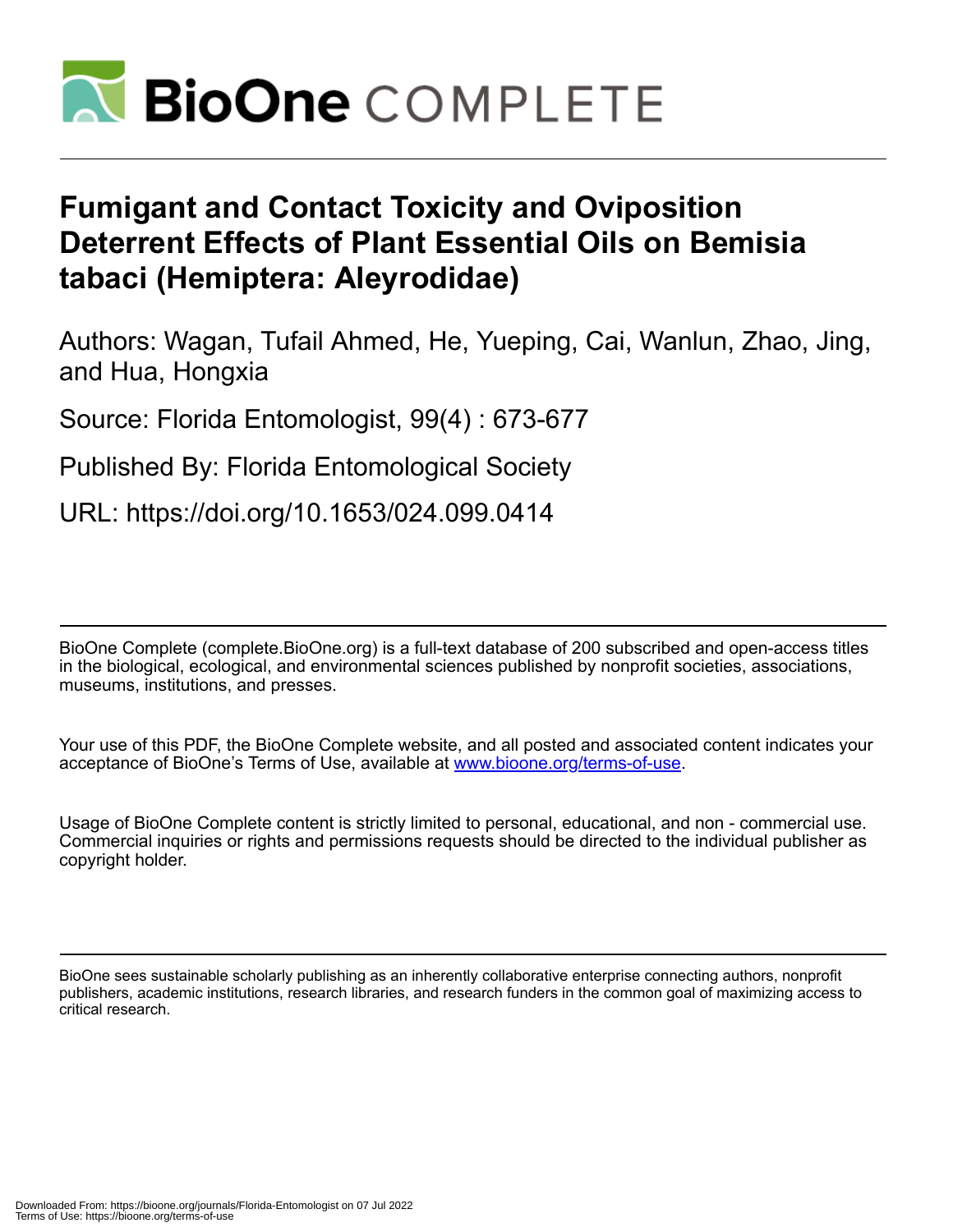# **Fumigant and contact toxicity and oviposition deterrent effects of plant essential oils on** *Bemisia tabaci* **(Hemiptera: Aleyrodidae)**

*Tufail Ahmed Wagan, Yueping He, Wanlun Cai, Jing Zhao, and Hongxia Hua\**

#### **Abstract**

Ethanol-extracted essential oils from sweet flag *Acorus tatarinowii* Schott (Acoraceae), cow parsnip *Heracleum hemsleyanum* Diels (Apiaceae), and wild asparagus *Stemona japonica* (Blume) Miq. (Stemonaceae) were examined for their contact and fumigant toxicity and oviposition deterrent potential against *Bemisia tabaci* (Gennadius) (Hemiptera: Aleyrodidae) under laboratory and greenhouse conditions during Oct to Dec 2015. To determine fumigant toxicity, adult whiteflies were tested in airtight glass jars containing essential oil on filter paper. Mortality rates were recorded after 2, 4, 6, and 8 h of exposure. Essential oil from *A. tatarinowii* was the strongest toxicant, with mortality rates of 20.4, 37.1, 73.3, and 98.8%, respectively, followed by *S. japonica* and *H. hemsleyanum.* To test contact toxicity, females were released in a cage containing tomato leaves treated with essential oil in the laboratory, and females were released in a cage containing tomato plants sprayed with essential oil in the greenhouse. Mortality rates were examined after 6, 12, 18, and 24 h in the laboratory and after 24 and 48 h in the greenhouse. Leaves were examined for oviposition immediately after the last recording. Essential oils from *A. tatarinowii* showed the most insecticidal and anti-oviposition activity for all recording times in both the laboratory (41.3, 56.9, 85.6, and 95.6% mortality, respectively) and the greenhouse (58.3 and 80.8% mortality, respectively), followed by *H. hemsleyanum* and *S. japonica*. Based on our study, all 3 essential oils possess contact and fumigant toxicity and anti-oviposition properties against female whiteflies.

Key Words: tomato whitefly; anti-oviposition activity; laboratory; greenhouse

#### **Resumen**

Se examinaron los aceites esenciales extraeidos con etanol de acoro *Acorus tatarinowii* Schott (Acoraceae), vaca chirivía *Heracleum hemsleyanum* Diels (Apiaceae) y el espárrago silvestre *Stemona japonica* (Blume) Miq. (Stemonaceae) para su toxicidad de contacto, su efecto fumigante y su potencial de disuadir la oviposición de *Bemisia tabaci* (Gennadius) (Hemiptera: Aleyrodidae) en condiciones de laboratorio e invernadero desde octubre hasta diciembre del 2015. Para determinar la toxicidad como fumigante, adultos de la mosca blancas fueron probados en frascos de vidrio herméticos que contiene el aceite esencial sobre papel de filtro. Las tasas de mortalidad se registraron a 2, 4, 6, y 8 horas de la exposición. El aceite esencial de *A. tatarinowii* fue el tóxico más fuerte, con tasas de mortalidad del 20,4, 37,1, 73,3 y 98,8%, respectivamente, seguido de *S. japonica* y *H. hemsleyanum*. Para la prueba de toxicidad por contacto, las hembras fueron liberadas en una jaula que contiene las hojas de tomate tratadas con el aceite esencial en el laboratorio, y las hembras fueron liberadas en una jaula con plantas de tomate rociadas con el aceite esencial en el invernadero. Se examinaron las tasas de mortalidad después de 6, 12, 18, y 24 horas en el laboratorio y después de 24 y 48 horas en el invernadero. Las hojas fueron examinadas para la oviposición inmediatamente después del último registro. Los aceites esenciales de *A. tatarinowii* mostraron la mayor actividad insecticida y anti-oviposición para todos los tiempos de registro, tanto en el laboratorio (41.3, 56.9, 85.6, y 95.6% de mortalidad, respectivamente) y el efecto invernadero (el 58,3 y el 80,8% de mortalidad, respectivamente), seguido por *H. hemsleyanum* y *S. japonica*. Basado en nuestro estudio, los 3 aceites esenciales poseen propiedades de contacto y fumigante toxicidad y anti-oviposición contra las hembras de moscas blancas.

Palabras Clave: mosca blanca de tomate; actividad anti-oviposición; laboratorio; invernadero

The silverleaf whitefly, *Bemisia tabaci* Gennadius (Homoptera: Aleyrodidae), is a serious pest of agricultural crops and ornamental plants in fields and greenhouses throughout the World (Zhang et al. 2007). Both adults and nymphs feed on phloem, resulting in chlorosis in green plants (Cohen et al. 1998). They also excrete honeydew, which promotes the growth of sooty mould and disturbs normal photosynthesis. Indirectly, adults transmit viruses such as Melon yellows virus (MYV) and Tomato yellow leaf curl virus (TYLCV) (Nuez et al. 1999).

The presence of a waxy layer on the whitefly's body resists chemical insecticides penetration (James 2003), which makes it difficult to achieve

effective control. Nevertheless, irrational applications of chemical insecticides are widely used in open fields and greenhouses while managing whitefly infestations. Excessive application of synthetic insecticides leads to several problems in the environment, besides causing resistance in the development stages of pests (Palumbo et al. 2001). Furthermore, natural enemies of *B. tabaci* suffer due to frequent pesticide applications (Gonzalez-Zamora et al. 2004), which limits the ability of these natural enemies to manage heavy whitefly infestations. Thus, there is an urgent need to develop effective control alternatives that are environmentally friendly and harmless to humans and other non-target organisms.

Hubei Insect Resources Utilisation and Sustainable Pest Management Key Laboratory, College of Plant Science and Technology, Huazhong Agricultural University, Wuhan 430070, China; E-mail: twagan72@gmail.com (T. A. W.), heyp@mail.hzau.edu.cn (Y. H.), wanluncai@163.com (W. C.), tanghezj@163.com (J. Z.), huahongxia@mail.hzau.edu.cn (H. H.)

<sup>\*</sup>Corresponding author; E-mail: huahongxia@mail.hzau.edu.cn (H. H.)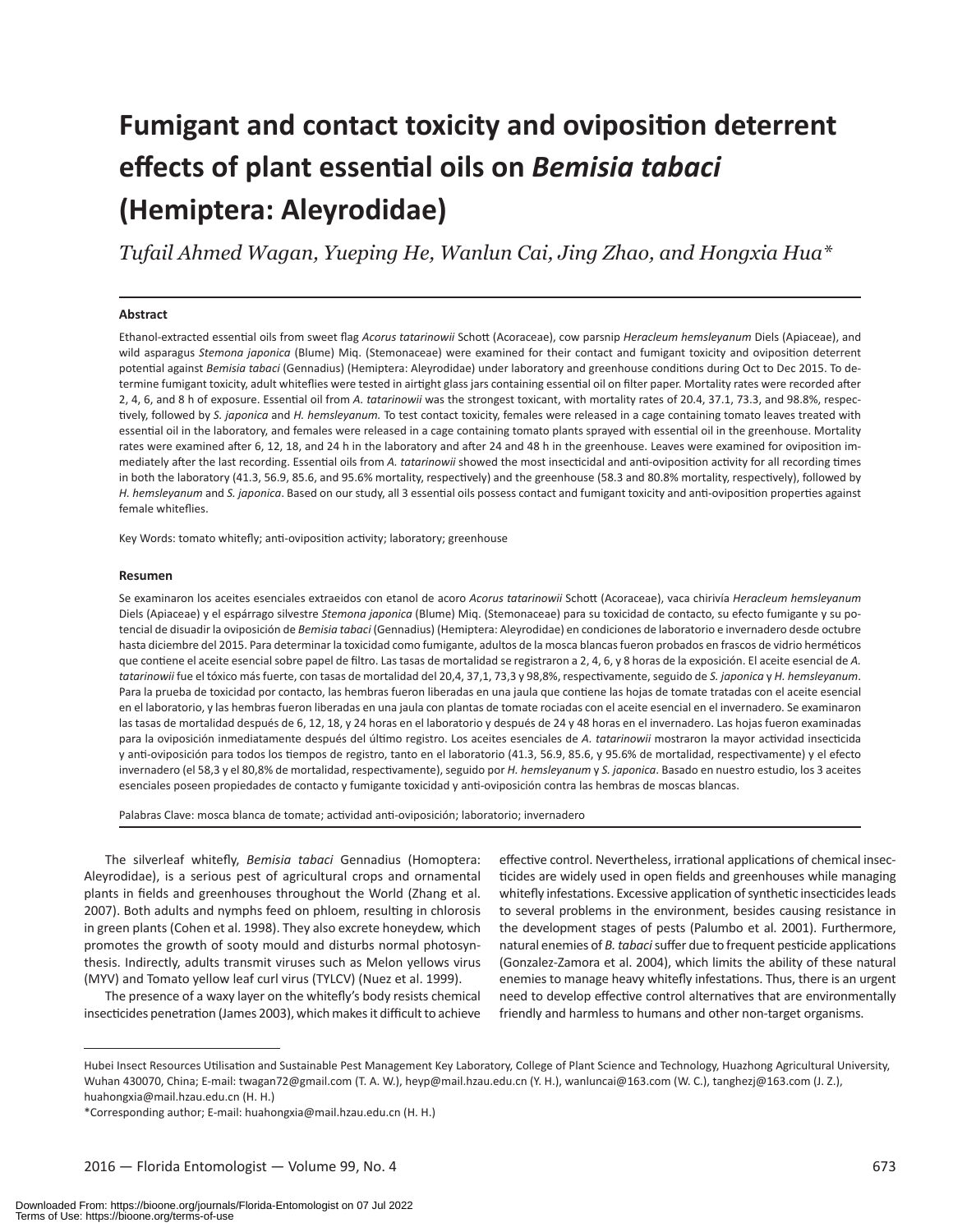Plant essential oils have been shown to have potential for development as eco-friendly alternative to chemical insecticides, and they may offer advantages over conventional insecticides in terms of low mammalian toxicity, rapid degradation, and local availability (Regnault-Roger et al. 2012). Several essential oils have been reported to have multiple modes of action like repellent, contact, fumigant, and fungicidal properties (Isman 2000). Essential oils are relatively non-toxic to mammals and fish, and they meet the criteria for "reduced risk" pesticides. Most of these oils are environmentally non-persistent and nontoxic to humans (Hjorther et al. 1997). However, there is not enough information on the contact and fumigant toxicity of the essential oils of *Acorus tatarinowii* Schott (Acoraceae), *Heracleum hemsleyanum* Diels (Apiaceae), and *Stemona japonica* (Blume) Miq. (Stemonaceae) to *B. tabaci*. Thus, we studied the contact and fumigant toxicity of these 3 aromatic plant essential oils to whiteflies under laboratory and greenhouse conditions using a screen cage method, and we quantified the repellent effect of these essential oils on oviposition of whiteflies.

# **Materials and Methods**

### CULTURE OF TEST INSECTS AND HOST PLANTS

A colony of *B. tabaci* was maintained on tomato plants for 1 yr without any application of chemical pesticides in a greenhouse. The toxicity of botanical oils to whiteflies and their anti-oviposition effect were studied during Oct to Dec 2015 in the Hubei Insect Resources Utilization and Sustainable Pest Management Key Laboratory at Huazhong Agricultural University, China (30.59°N, 114.30°E; 23.3 m asl). Environmental conditions were  $25 \pm 2$  °C,  $50 \pm 5$ % RH, and a 14:10 h L:D photoperiod in the laboratory and 25 ± 5 °C and 60 ± 10% RH in the greenhouse.

The susceptible tomato cultivar 'Xian Zao Hong' was used to culture the colony of *B. tabaci* and to conduct the bioassays. Plastic pots (15 cm diameter  $\times$  13 cm height) filled with 1.5 kg of soil were used to cultivate individual tomato seedlings. When the plants had 35 to 40 fully expanded leaves (7–8 branches, at 40 d after germination), they were ready for use in the greenhouse experiments. In addition, single leaves were used to test contact toxicity in the laboratory experiments.

#### ESSENTIAL OILS

Samples were extracted according to the methods described by Su et al. (2009) and Yao et al. (2011). The plant materials such as rhizomes of *A. tatarinowii* and roots of *H. hemsleyanum* and *S. japonica* for producing the botanical oils were purchased from a franchised outlet of Beijing Tongrentang Group, China. Before extraction, plant materials were dried in an oven at 45 °C up to 3 d. After being fully dried, the materials were crushed with an electric shredder and sieved through a size 40 mesh. Samples were then added to 5 times their weight of 95% ethanol (1 g powder with 5 mL ethanol), kept in the dark at 20 to 25 °C for 7 d, and shaken on a vortex twice a day. The solvent was subsequently filtered with a Buchner funnel, the filtrate was collected and preserved at room temperature, and the residue was re-extracted in 95% ethanol (1 g powder with 2.5 mL ethanol) and kept in the dark for 7 d. Filtrates from the 1st and 2nd extractions were combined and concentrated to dryness with a rotary evaporator, until no more droplets were coming off the samples.

The extracts were then weighed (29.22 g final essential oil from 414.68 g powder of *A. tatarinowii*, 22.29 g essential oil from 509.44 g powder of *H. hemsleyanum*, and 26.53 g essential oil from 400.91 g powder of *S. japonica*) and stored in brown collection bottles at 4 °C in

a refrigerator. For the experiments, 0.05 g of crude oils were dissolved in 0.3 mL dimethyl sulfoxide (DMSO) + 1% Tween-20®, and the volume was brought to 5 mL by adding distilled water to get a final concentration of 10,000 ppm. A solution of 0.3 mL DMSO + 1% Tween-20® in a final volume of 5 mL distilled water was used as control.

#### LABORATORY EXPERIMENTs

### Fumigant Toxicity

To determine the fumigant toxicity of essential oils, 0.1 mL of prepared oil was uniformly applied on 6 cm diameter discs of Whatman N° filter paper by using a micropipette. An equivalent volume of DMSO– Tween-20® solution was applied as a control. When the liquids had dried, the filter papers were attached to the bottoms of airtight glass jars (200 mL). Thirty 5-d-old adult whiteflies were aspirated into a collecting vial and released into the jars, and caps were kept tight on the jars. Jars were kept in the laboratory at 25 °C, 50% RH, and a 14:10 h L:D photoperiod. The insects had no contact with the filter paper throughout the experiments. Mortality rates were recorded after 2, 4, 6, and 8 h of exposure. The experiment was repeated twice, and 8 replications were performed for each essential oil and for the control.

#### Contact Toxicity

The prepared essential oils (0.1 mL of each) were applied uniformly on both sides of a tomato leaf with a Chinese brush, and DMSO– Tween-20® solution was applied as a control. When the liquids had dried, the leaves were placed in a cage (20  $\times$  12  $\times$  12 cm), so that the leaf petioles were submerged in water located under the cage. Twenty 5-d-old *B. tabaci* female adults were released in the cages. After 6, 12, 18, and 24 h, the numbers of live adults in each cage were counted, and after 24 h, the leaves were examined under a stereomicroscope (3075 Stereo Microscope Series) to locate the eggs. The number of eggs laid on each leaf surface was recorded. These experiments were conducted in an air-conditioned laboratory, with temperature set at 28 °C, 65 ± 5% RH, and a photoperiod of 14:10 h L:D. The experiment was repeated twice with a total of 8 replicates per treatment.

#### GREENHOUSE EXPERIMENT

Tomato plants with 35 to 40 fully expanded leaves (7–8 branches, at 40 d after germination) were sprayed with handheld sprayers. The essential oils (10 mL of each) were sprayed on treatment plants, and the same amount of DMSO–Tween-20® solution was sprayed on the control plants. When the liquids had dried, the potted plants were placed in an insect-proof cage (90  $\times$  80  $\times$  60 cm). Fifty 5-d-old female adults from the whitefly colony were collected and released into the cage. After 24 and 48 h of exposure, the plants were examined, and the number of live whiteflies was recorded. Fifteen leaves were removed randomly on each plant and examined using a stereomicroscope to record egg numbers. The experiment was repeated twice at different times, with 8 replicates per treatment.

#### STATISTICAL ANALYSES

One-way analysis of variance (ANOVA) was conducted using the SPSS 20.0 software package to analyze differences in toxicity. Differences among means were compared with Tukey's honest significant difference (HSD) test, and a  $P \le 0.05$  was considered significant. The percentage data were arcsine–square root transformed, and all count data were square root (*x* + 1) or log10 (*x* + 1) transformed before being subjected to data analysis. The untransformed means are presented in the results.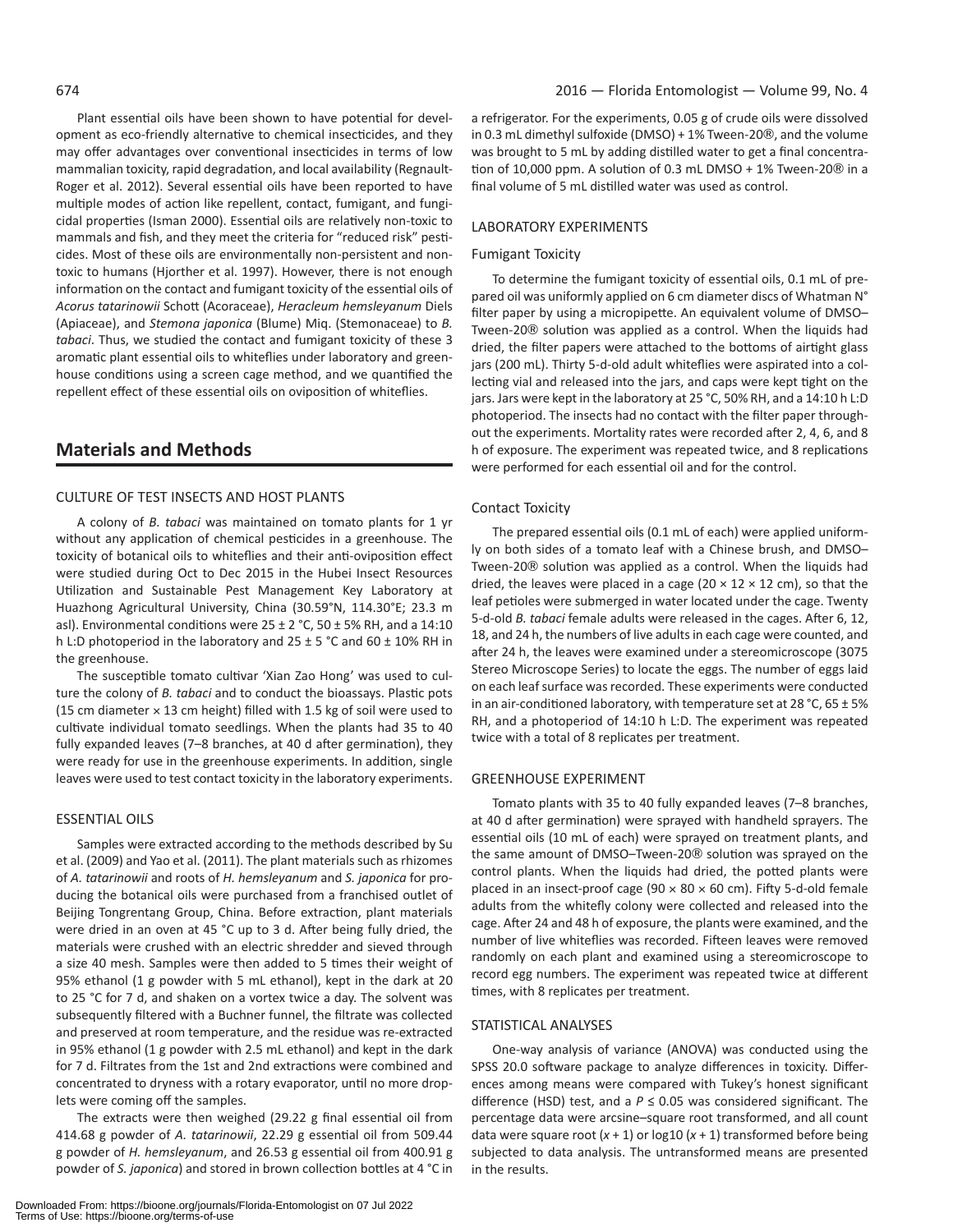# **Results**

#### LABORATORY EXPERIMENTs

#### Contact Toxicity

The insecticidal activity of the essential oils of *A. tatarinowii*, *H. hemsleyanum*, and *S. japonica* were tested against adult females of *B. tabaci*. The data indicate that all of the essential oils showed contact toxicity to *B. tabaci* during all experimental periods in the laboratory test. Among the tested oils, *A. tatarinowii* oil had the highest toxicity level at 12, 18, and 24 h of exposure, causing mortality rates of 56.9%, 85.6%, and 95.6%, respectively (Table 1). Compared with *A. tatarinowii* oil, essential oil of *H. hemsleyanum* showed similar contact toxicity at 6 h of exposure (causing 43.1% mortality), but its toxicity was reduced and maintained at the second highest toxicity level at 12, 18, and 24 h of exposure, causing 47.5, 63.8, and 69.4% mortality, respectively. Compared with the other 2 oils, essential oil of *S. japonica* had the third highest toxicity level at all observation times, with mortality rates ranging from 31.3% at 6 h of exposure to 51.9% at 24 h (Table 1). Mortality rates in the controls were low and ranged from 1.9% at 6 h to 13.1% at 24 h (Table 1).

#### Fumigant Toxicity

Essential oil of *A. tatarinowii* had the strongest fumigant action among the tested oils at 4, 6, and 8 h of exposure, at which mortality rates of 61.3, 94.6, and 98.8% were recorded, respectively (Table 2). In the first 2 h of exposure, essential oils of *S. japonica* and *H. hemsleyanum* showed fumigant toxicity similar to that of *A. tatarinowii* oil, causing 23.3 and 22.1% mortality, respectively (Table 2). The fumigant toxicity of *S. japonica* oil remained the second highest during 4, 6, and 8 h of exposure (causing 40.0, 80.4, and 86.7% mortality, respectively) (Table 2). Fumigant toxicity of *H. hemsleyanum* oil was similar to that of *S. japonica* oil at 4 and 8 h of exposure but less at 6 h of exposure (causing 73.3% mortality) (Table 2). Mortality rates in the controls were low and ranged from 2.9% at 2 h to 19.6% at 8 h (Table 2).

#### CONTACT TOXICITY IN THE GREENHOUSE EXPERIMENT

The results from the greenhouse experiment showed that all of the essential oils were highly toxic to adult whitefly females. The mortality of the exposed insects increased over time. ANOVA of essential oil comparisons at 24 and 48 h showed that *H. hemsleyanum* oil was the most toxic oil after 24 h of exposure, causing 60.5% mortality, and *S. japonica* oil was the least toxic oil (44.0% mortality), whereas toxicity of *A. tatarinowii* oil was intermediate (58.3% mortality), statistically not different from the other 2 oils (Table 3). After 48 h of exposure, *A. tatarinowii* oil was the most toxic oil, causing 80.8% mortality, and *S. japonica* oil was the least toxic oil (69.5% mortality), whereas toxicity of *H. hemsleyanum* oil was intermediate (73.3% mortality), statistically not different from the other 2 oils (Table 3). Mortality rates in the controls were low, with 12.5% at 24 h and 17.5% at 48 h (Table 3).

#### OVIPOSITION DETERRENT EFFECT

All essential oils were shown to have strong anti-oviposition properties compared with the control in both laboratory and greenhouse experiments. In the laboratory test, *A. tatarinowii* and *H. hemsleyanum* oils had the strongest oviposition deterrent effect, with mean numbers of 7.00 and 7.25 eggs per leaf, respectively, 24 h after exposure, representing a 4-fold reduction compared with the control (Table 4). Females in the treatment with *S. japonica* oil laid on average 12.62 eggs per leaf, representing a 2.3-fold reduction compared with the control (Table 4).

In the greenhouse experiment, all 3 essential oils showed statistically similar anti-oviposition activity, after both 24 and 48 h of exposure (Table 4). After 24 h, mean numbers of eggs per leaf in the treatments with essential oils ranged from 10.38 to 17.12, representing a 2.1-fold to 3.4-fold reduction compared with the control (Table 4). After 48 h, mean numbers of eggs per leaf in the treatments ranged from 14.25 to 19.50, representing a 2.4-fold to 3.2-fold reduction compared with the control (Table 4).

# **Discussion**

This is the first study to show the fumigant and contact toxicity of the essential oils of *A. tatarinowii*, *H. hemsleyanum*, and *S. japonica* to

**Table 1.** Contact toxicity of plant essential oils determined as percentage of whitefly mortality after 6, 12, 18, and 24 h of exposure in the laboratory experiment.

| Treatment                   | Mortality (%)                        |                                        |                                        |                                         |
|-----------------------------|--------------------------------------|----------------------------------------|----------------------------------------|-----------------------------------------|
|                             | 6 h                                  | 12 <sub>h</sub>                        | 18h                                    | 24 h                                    |
| Acorus tatarinowii          | $41.25 \pm 2.45a$                    | $56.87 \pm 2.30a$                      | $85.62 \pm 1.99a$                      | $95.62 \pm 0.62a$                       |
| Heracleum hemsleyanum       | $43.12 \pm 2.82a$                    | $47.50 \pm 2.50$                       | $63.75 \pm 2.63b$                      | $69.38 \pm 2.20b$                       |
| Stemona japonica<br>Control | $31.25 \pm 2.45$<br>$1.88 \pm 0.91c$ | $37.50 \pm 2.67c$<br>$5.00 \pm 0.94$ d | $48.75 \pm 2.79c$<br>$6.88 \pm 1.61$ d | $51.88 \pm 2.66c$<br>$13.12 \pm 1.88$ d |

Data are presented as mean ± SE of 8 replications. Means within a column followed by the same letter are not significantly different. The mean numbers of adults were analyzed by 1-way ANOVA, using Tukey's HSD post-hoc test (*P* < 0.05).

Table 2. Fumigant toxicity of plant essential oils determined as percentage of whitefly mortality after 2, 4, 6, and 8 h of exposure in the laboratory experiment.

|                       | Mortality (%)      |                   |                    |                   |  |
|-----------------------|--------------------|-------------------|--------------------|-------------------|--|
| Treatment             | 2 h                | 4 h               | 6 h                | 8 h               |  |
| Acorus tatarinowii    | $20.42 \pm 2.55a$  | $61.25 \pm 2.59a$ | $94.58 \pm 0.88$ a | $98.75 \pm 0.61a$ |  |
| Heracleum hemsleyanum | $22.08 \pm 1.88$ a | $37.08 \pm 1.83b$ | $73.33 \pm 2.36c$  | $83.75 \pm 2.04b$ |  |
| Stemona japonica      | $23.33 \pm 2.67a$  | $40.00 \pm 2.09$  | $80.42 \pm 1.94$   | $86.67 \pm 1.54b$ |  |
| Control               | $2.92 \pm 1.33b$   | $9.58 \pm 2.04c$  | $14.58 \pm 1.25$ d | $19.58 \pm 1.33c$ |  |

Data are presented as mean ± SE of 8 replications. Means within a column followed by the same letter are not significantly different. The mean numbers of adults were analyzed by 1-way ANOVA, using Tukey's HSD post-hoc test (*P* < 0.05).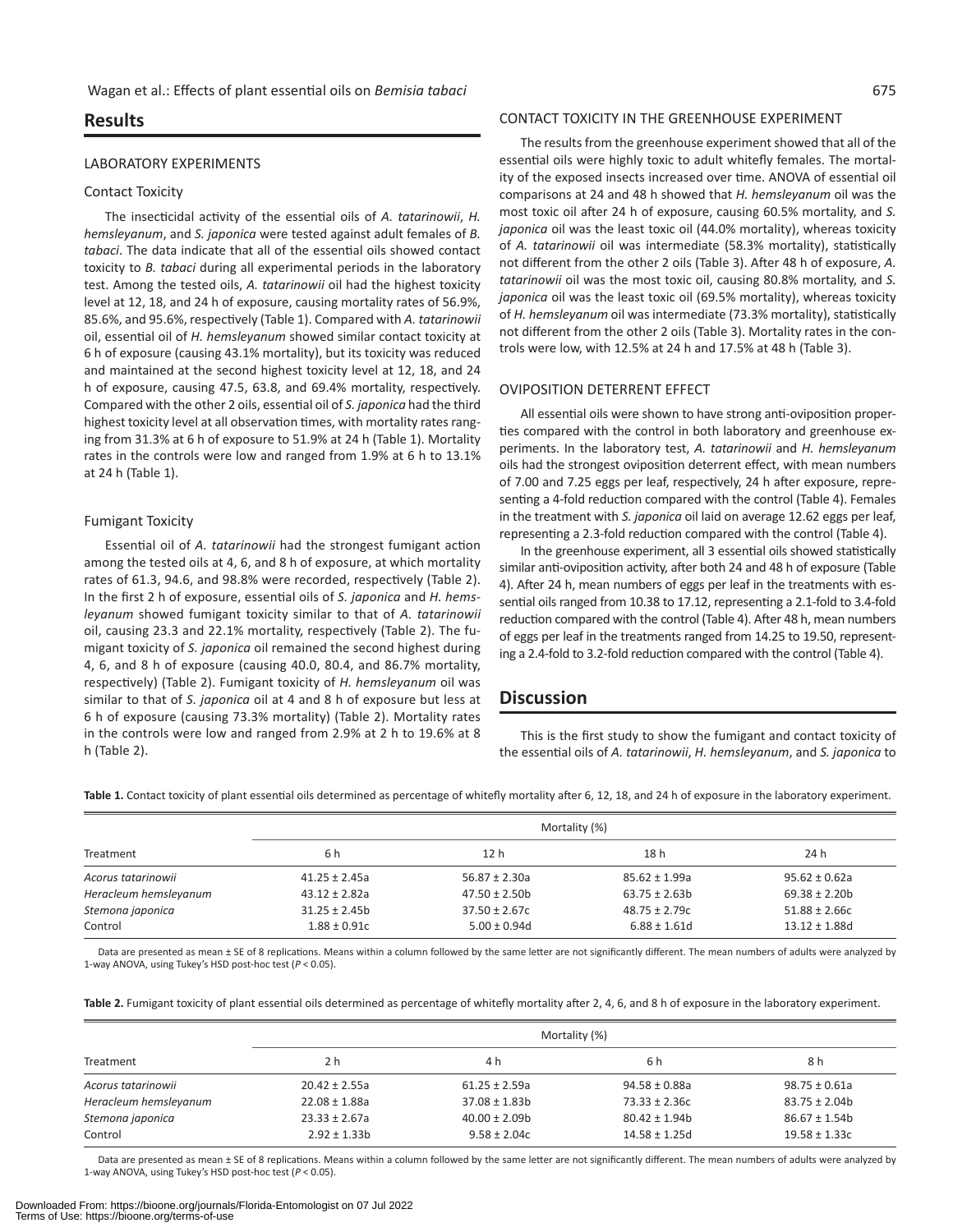**Table 3.** Contact toxicity of plant essential oils determined as percentage of whitefly mortality after 24 and 48 h of exposure in the greenhouse experiment.

|                       | Mortality (%)       |                    |  |
|-----------------------|---------------------|--------------------|--|
| Treatment             | 24 h                | 48 h               |  |
| Acorus tatarinowii    | $58.25 \pm 3.47$ ab | $80.75 \pm 1.31a$  |  |
| Heracleum hemsleyanum | $60.50 \pm 2.32a$   | $73.25 \pm 2.03ab$ |  |
| Stemona japonica      | $44.00 \pm 5.86$    | $69.50 \pm 1.95$   |  |
| Control               | $12.50 \pm 2.26c$   | $17.50 \pm 2.58c$  |  |

Data are presented as mean  $\pm$  SE of 8 replications. Means within a column followed by the same letter are not significantly different. The mean numbers of adults were analyzed by 1-way ANOVA, using Tukey's HSD post-hoc test (*P* < 0.05).

*B. tabaci* under laboratory and greenhouse conditions. Essential oil of *A. tatarinowii* showed the most lethal effect on whiteflies and had antioviposition activity at all times during both fumigant and contact experiments under laboratory and greenhouse conditions. Our findings support results from previous studies on *Acorus* species. For instance, various plant parts of *Acorus calamus* L. (Acoraceae) have been used in treatments such as insecticides, anti-bacterial medications, anti-fungal medications, and toxicants (Mittal et al. 2009). Liu et al. (2013) examined the essential oil of *A. calamus*, which showed contact toxicity at 100.21 μg/cm<sup>2</sup> and fumigant toxicity at 92.21 μg/L to Liposcelis bostry*chophila* Badonnel (Psocoptera: Liposcelididae)*.* In our experiments, *A. tatarinowii* oil initially was similar in toxicity to the other 2 oils; however, its toxicity persisted over time and showed the maximum lethal effect in the end, eventually killing all the insects. This fluctuation may be caused by more chronic toxicity and less acute toxicity of the essential oil of *A. tatarinowii*.

The essential oil of *H. hemsleyanum* showed insecticidal and antioviposition activity in all experiments. The maximum lethal effects were recorded at 73.3 and 83.8% whitefly mortality in contact and fumigant tests, respectively. Previous studies clearly indicate the toxic effects of *Heracleum* plant parts. Most members of the genus *Heracleum* contain furanocoumarins and are known to be insect repellents that suppress the growth of several insect species (Moore & Debboun 2006). Essential oils from *Heracleum* species are ingredients of various commercially available insecticides, and they can be used as safe fumigants for controlling *P. interpunctella* (Ebadollahi & Ashouri 2011). Plants of the genus *Heracleum* can have toxic effects on humans and other organisms; if the sap comes in contact with skin, it can cause severe phytophotodermatitis (Wikipedia 2016). In our experiment, essential oil from *H. hemsleyanum* showed more acute and less chronic toxicity, and it was more effective upon contact than oil of *S. japonica*. Its insecticidal properties and anti-oviposition activity shown in this study prove its potential as an insecticide ingredient against whiteflies.

**Table 4.** Effect of plant essential oils on whitefly oviposition determined after 24 and 48 h of exposure in the laboratory and greenhouse experiments.

|                             | Number of eggs deposited              |                                       |                                       |
|-----------------------------|---------------------------------------|---------------------------------------|---------------------------------------|
| Treatment                   | 24 h.<br>laboratory                   | 24 h.<br>greenhouse                   | 48 h.<br>greenhouse                   |
| Acorus tatarinowii          | $7.00 \pm 0.53c$                      | $10.38 \pm 1.00$                      | $14.25 \pm 0.92$                      |
| Heracleum hemsleyanum       | $7.25 \pm 0.45c$                      | $17.12 \pm 0.95$                      | $19.50 \pm 1.43$                      |
| Stemona japonica<br>Control | $12.62 \pm 0.46$<br>$28.37 \pm 2.34a$ | $12.87 \pm 1.01$<br>$35.75 \pm 3.70a$ | $15.75 \pm 1.25$<br>$46.13 \pm 3.87a$ |

Data are presented as mean  $\pm$  SE of 8 replications. Means within a column followed by the same letter are not significantly different. The mean numbers of eggs were analyzed by 1-way ANOVA, using Tukey's HSD post-hoc test (*P* < 0.05).

The *S. japonica* essential oil maintained fumigant and contact toxicity and anti-oviposition activity at all times. Previous research has also revealed its insecticidal activity. *Stemona japonica* is one of the original plants in the Chinese Pharmacopoeia. As a traditional Chinese medicine, it has been used as an antitussive and an insecticidal agent (Greger 2006). Keys (1976) states that *S. japonica* tubers contain an alkaloid called stemonine, which is toxic and strongly effective against *Pediculus humanus capitis* (De Geer), *Pediculus corporis* (De Geer) (Phtiraptera: Pediculidae), and *Pthirus pubis* (L.) (Phtiraptera: Phtiridae) without causing irritation or toxicity to those handling the tubers. In our experiments, essential oil from *S. japonica* showed more acute and less chronic toxicity similar to essential oil from *H. hemsleyanum*. Regarding previous findings and results from our study, the lethal and anti-oviposition effects of *S. japonica* essential oil on whiteflies support its usefulness as an insecticide.

We here report for the first time that essential oils from *A. tatarinowii, H. hemsleyanum*, and *S. japonica* have contact and fumigant toxicity and oviposition deterrent properties against *B. tabaci* adults. We determined that essential oil from *A. tatarinowii* possessed the strongest toxicity—followed by oils of *H. hemsleyanum* and *S. japonica*—in laboratory and greenhouse experiments. Furthermore, all 3 essential oils significantly reduced oviposition in all experiments. These essential oils do not persist in nature, and no detrimental effects were found in the treated plants; therefore, it could be said that these essential oils are eco-friendly and could be used in integrated pest management programs. Further research is needed on the action of individual chemical constituents under laboratory and greenhouse conditions.

# **Acknowledgments**

The study was sponsored by Special Fund for Agro-scientific Research in the Public Interest (201403030).

# **References Cited**

- Cohen AC, Chu CC, Henneberry TJ, Freeman T, Nelson D, Buckner J, Margosan D, Vail P, Aung LH. 1998. Feeding biology of the silverleaf whitefly (Homoptera: Aleyrodidae). Chinese Journal of Entomology 18: 65–82.
- Ebadollahi A, Ashouri S. 2011. Toxicity of essential oils isolated from *Achillea millefolium* L., *Artemisia dracunculus* L. and *Heracleum persicum* Desf. against adults of *Plodia interpunctella* (Hübner) (Lepidoptera: Pyralidae) in Islamic Republic of Iran. Ecologia Balkanica 2: 41–48.
- Gonzalez-Zamora JE, Leira D, Bellido MJ, Avilla C. 2004. Evaluation of the effect of different insecticides on the survival and capacity of *Eretmocerus mundus* Mercet to control *Bemisia tabaci* (Gennadius) populations. Crop Protection 23: 611–618.
- Greger H. 2006. Structural relationships, distribution and biological activities of *Stemona* alkaloids. Planta Medica 72: 99–113.
- Hjorther AB, Christophersen C, Hausen BM, Menne T. 1997. Occupational allergic contact dermatitis from carnosol, a naturally-occurring compound present in rosemary. Contact Dermatitis 37: 99–100.
- Isman MB. 2000. Plant essential oils for pest and disease management. Crop Protection 19: 603–608.
- James RR. 2003. Combining azadirachtin and *Paecilomyces fumosoroseus* (Deuteromycotina: Hyphomycetes) to control *Bemisia argentifolii* (Homoptera: Aleyrodidae). Journal of Economic Entomology 96: 25–30.
- Keys D. 1976. Chinese Herbs—Their Botany, Chemistry and Pharmacodynamics. (1990 in paperback) Charles E. Tuttle, North Clarendon, Vermont. ISBN No.0-8048-1667-0.
- Liu XC, Li GZ, Zhi LL Shu SD. 2013. Identification of insecticidal constituents of the essential oil of *Acorus calamus* rhizomes against *Liposcelis bostrychophila* Badonnel. Molecules 18: 5684–5696.
- Mittal N, Ginwal HS, Varshney VK. 2009. Pharmaceutical and biotechnological potential of *Acorus calamus* Linn.: an indigenous highly valued medicinal plant species. Pharmacognosy Reviews 3: 93–103.